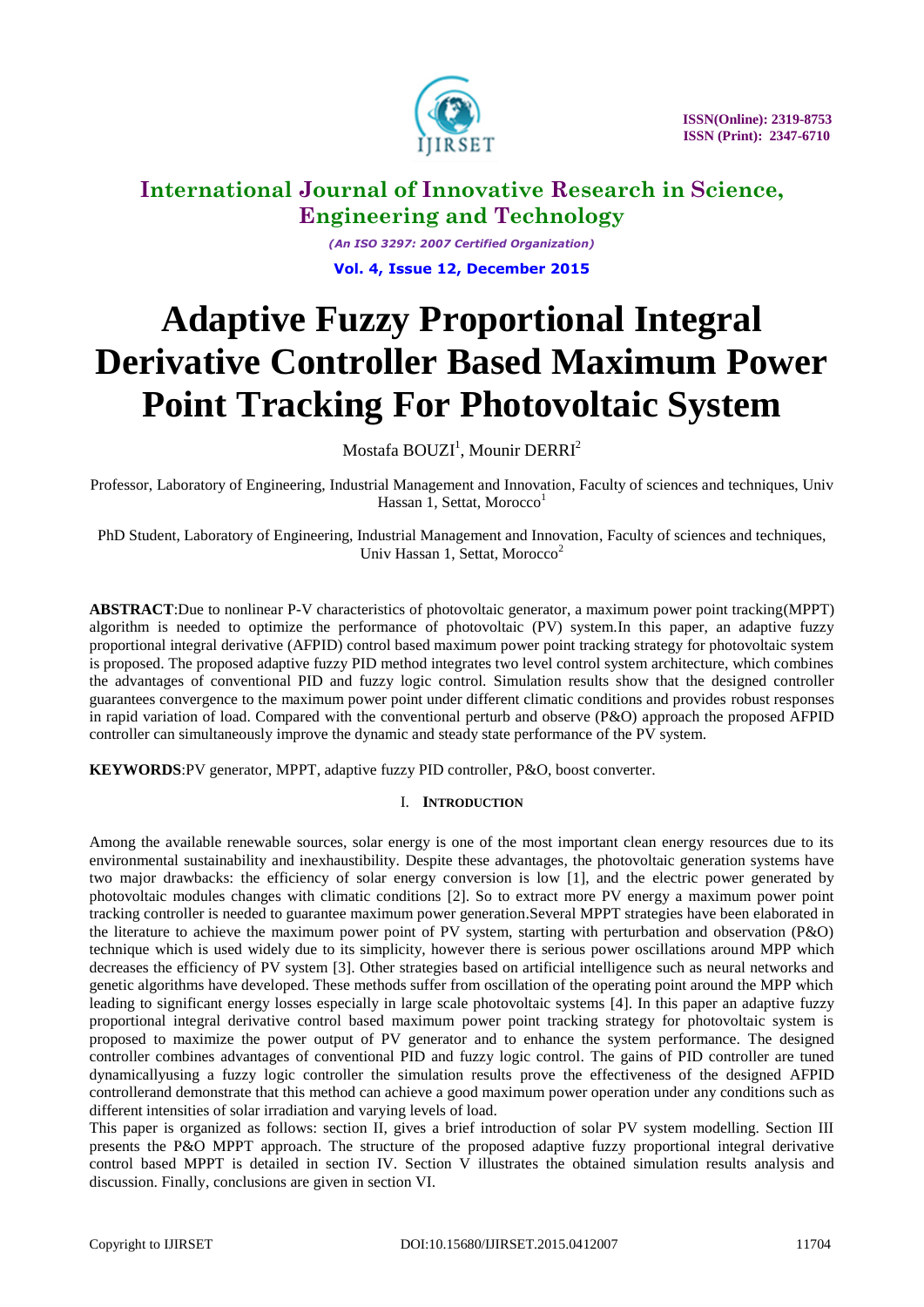

*(An ISO 3297: 2007 Certified Organization)*

#### **Vol. 4, Issue 12, December 2015**

#### II. **SYSTEM DESCRIPTION**

Fig. 1 shows a synoptic scheme of the PV-stand-alone photovoltaic system used in this paper. It contains a photovoltaic generator of 135w, a dc-dc boost converter and a resistive load.



#### Fig. 1. Synoptic diagram of photovoltaic system [5]

#### **A. Photovoltaic panel model**

A photovoltaic cell is a P-N semiconductor junction which converts solar irradiation into electric energy. Fig. 2 presents the equivalent circuit model of solar cell. This circuit includes a light generated source, diode, a series resistance Rs and a parallel resistance Rsh. The characteristic equation for a photovoltaic cell is given by (1).

$$
I_{pv} = I_{ph} - I_0 \left[ exp \left( \frac{q(V_{pv} + R_s I)}{nKT} \right) - 1 \right] - \frac{V_{pv} + R_s I}{R_{sh}} \tag{1}
$$

Where  $I_{pv}$  and  $V_{pv}$  are the output current and voltage of photovoltaic cell, n is the ideality factor, k is the Boltzmann's constant, T is the cell's operating temperature in Kelvin, q is the electron charge,  $I_0$  is the reverse saturation current and  $I_{ph}$  is photo generated current. This last varies with temperature and solar insolation.  $I_{ph}$  is expressed by (2):

$$
I_{\rm ph}=[I_{\rm SC}+K_{\rm I}(T-T_{\rm r})]\frac{{\rm G}}{1000}(2)
$$

Where  $T_r$  is the reference temperature,  $K_I$  is the cell's short-circuit current temperature coefficient,  $I_{SC}$  is the short circuit current at  $T_r$  and G is the irradiation in W/m<sup>2</sup>.



Fig. 2. PV cell equivalent circuit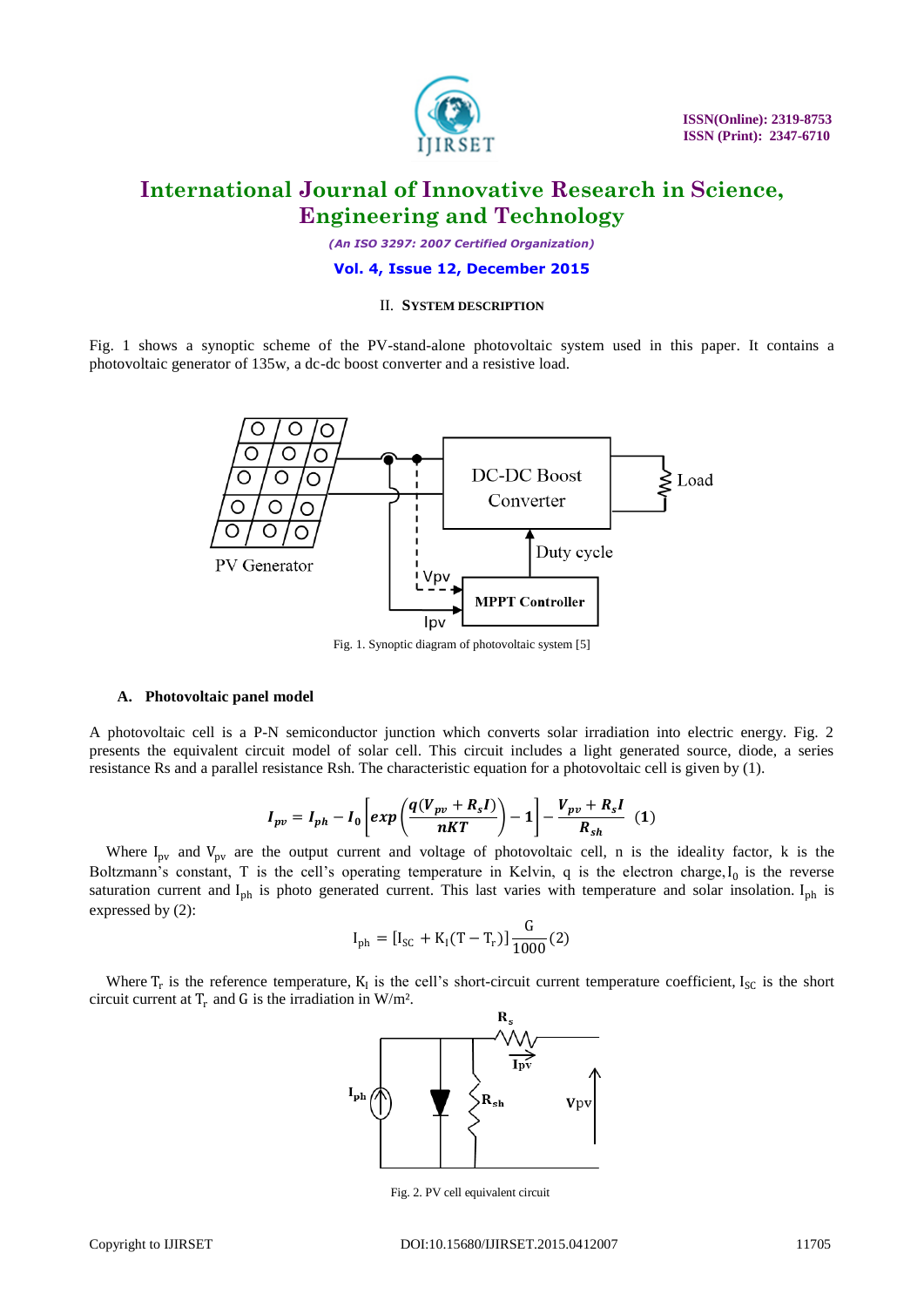

*(An ISO 3297: 2007 Certified Organization)*

**Vol. 4, Issue 12, December 2015**

The reverse saturation current  $I_0$  depends on temperature T as follows:

Cell serial modules  $(n_s)$ 

$$
I_0 = I_{rs} \left(\frac{\bar{T}}{T_r}\right)^3 \exp\left[\frac{qE_g}{nK} \left(\frac{1}{T_r} - \frac{1}{T}\right)\right] (3)
$$

Where  $I_{rs}$  is the saturation current at the reference temperature,  $E_{g}$  is the band gap energy of the semiconductor used in photovoltaic cell.

The parameters of the PV generator used in this work are depicted in table 1 and its P-V and I-V characteristics are shown in fig.3 and fig. 4respectively.

| Table 1. Electrical characteristics of the Kyoccia KDT55OA-ET panel. |                          |  |  |  |  |  |  |
|----------------------------------------------------------------------|--------------------------|--|--|--|--|--|--|
| Parameter (at STC)                                                   | Value                    |  |  |  |  |  |  |
| Maximum power $(P_{max})$                                            | 135.04 w                 |  |  |  |  |  |  |
| Voltage at $P_{max}(V_{mpp})$                                        | 17.7v                    |  |  |  |  |  |  |
| Current at $P_{max}(I_{mpp})$                                        | 7.62A                    |  |  |  |  |  |  |
| Open circuit voltage $(V_{oc})$                                      | 22.09 <sub>v</sub>       |  |  |  |  |  |  |
| Short circuit current $(I_{sc})$                                     | 8.36A                    |  |  |  |  |  |  |
| Temperature coefficient of $I_{sc}$ (K <sub>i</sub> )                | $5.022mA$ <sup>o</sup> c |  |  |  |  |  |  |
|                                                                      |                          |  |  |  |  |  |  |

Table 1: Electrical characteristics of the kyocera KD135GX-LP panel.

From Fig.3, we conclude that when the light intensity increases, the output power will increase. Andfrom Fig. 4, it is observed that when the irradiationdecreases, the output current decreases also but the open circuit voltage decreases slightly.

) 36



Fig. 3. P-V Characteristics of the photovoltaic panel at constant temperature T=25°C.



Fig. 4. I-V Characteristics of the photovoltaic panel at constant temperature  $T=25^{\circ}C$ .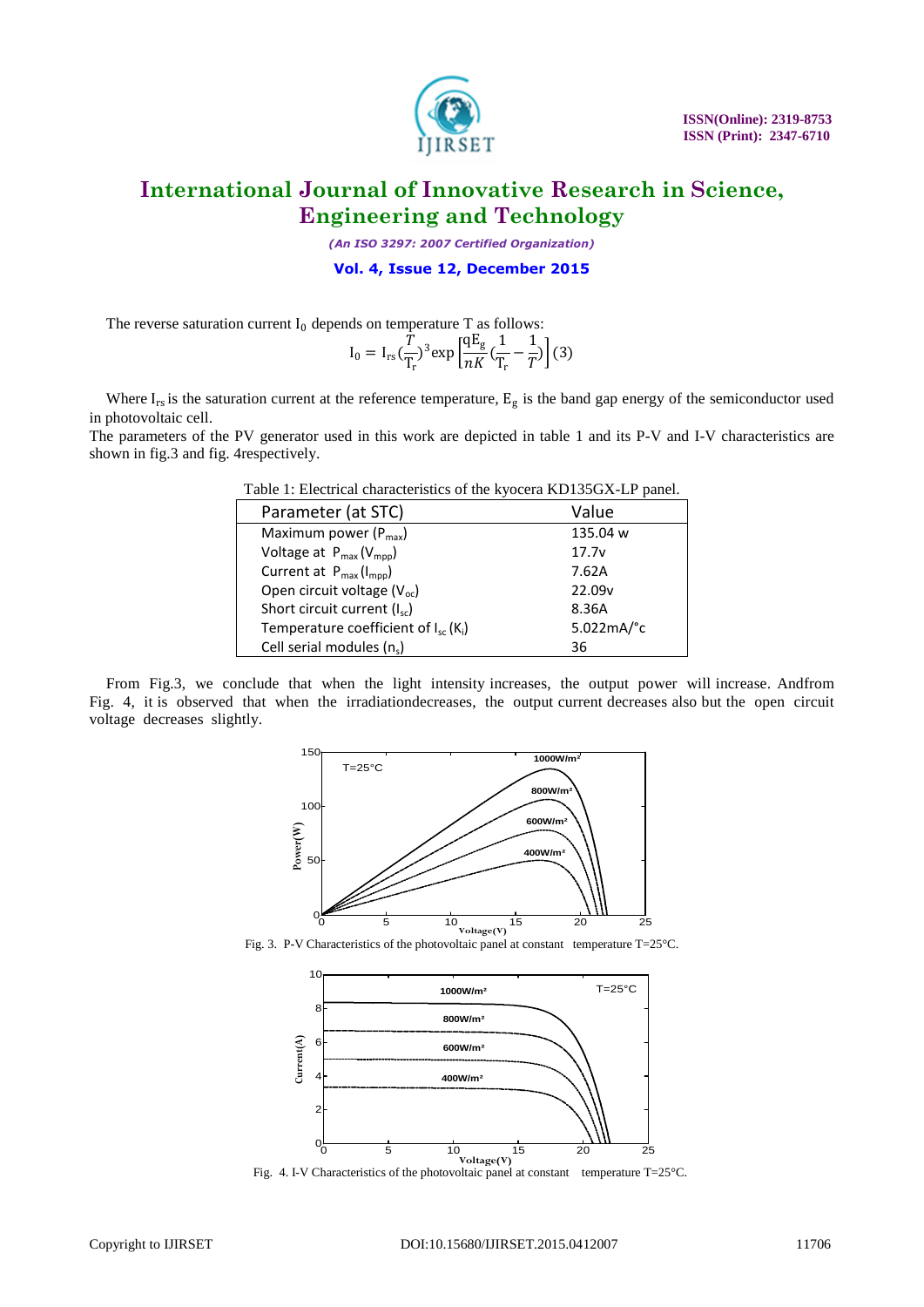

*(An ISO 3297: 2007 Certified Organization)*

#### **Vol. 4, Issue 12, December 2015**

#### **B. DC-DC Boost converter**

DC/DC powerconverters are most widely used in photovoltaic conversion systems as an intermediate between the PV generator and the load to operate thePV system at its MPP. In this study a boost converter is applied. As is depicted in fig. 5, this converter includes capacitor, inductor and electronic power switch. All of these components in the ideal case do not consume power; this is the reason why the choppers have good yields [6].The switch is turned ON and turned off by the PWM signal given by MPPT controller. The voltage gain of this converter can be expressed as:



Fig. 5. Schematic circuit of DC-DC boost converter

#### III. **PERTURB AND OBSERVEMPPT APPROACH**

Among all the MPPT strategies, the perturb and observe (P&O) method is widely employed in practice because of its ease of implementation and simplicity. The flowchart of the basic P&O MPPT technique is depicted in Fig.6. This method based on perturbs (increase or decrease) duty cycle and observe the output power of photovoltaic generator.If the output power is augmented due to the perturbation, this means that the operating point has moved toward the maximum power and, therefore, the following perturbation will be made in the same direction. But if the output power decreases, the new perturbation is made in the contrary direction. The major disadvantage of this techniqueis deviation from the maximum power point during rapidly changing climatic conditions.

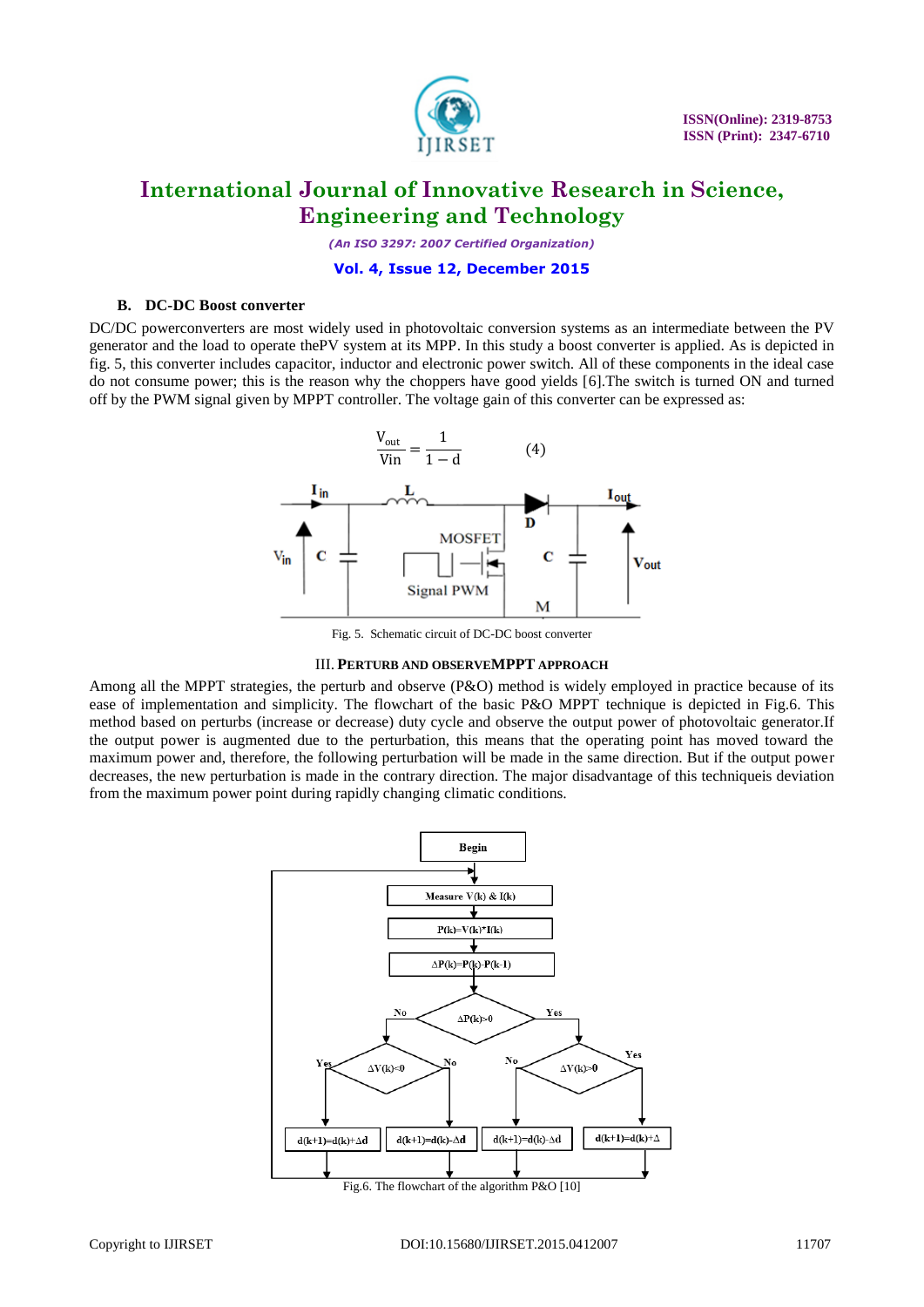

*(An ISO 3297: 2007 Certified Organization)*

#### **Vol. 4, Issue 12, December 2015**

#### IV.**PROPOSED ADAPTIVE FUZZY PID MPPT CONTROLLER**

The designed adaptive fuzzy proportional integral derivative control based MPPT strategy includes two stages control which an online PID gain (proportional gain Kp, integral constant Ki and derivative constant Kd) adjustment has been done using a fuzzy inference mechanism. The block diagram of the designed controller has been presented in fig. 7.



Fig. 7. Diagram of fuzzy adaptive PID controller

The conventional PID controller output is given by expression:

$$
u(t) = K_p \left\{ e(t) + \frac{1}{T_i} \int_0^t e(\tau) d\tau + T_d \frac{de(t)}{dt} \right\}
$$
 (5)

$$
u(t) = K_p e(t) + K_i \int_0^t e(\tau) d\tau + K_d \frac{de(t)}{dt}
$$
 (6)

Where  $e(t)$  is the error input. Ti is the integral time constant, Td is the derivative time constant. Kp the proportional gain, Ki=Kp/Ti is the integral gain and Kd=Kp/Td is the derivative gain[7].It is well known that the P-V characteristics of PV generator change with climatic conditions which remain the traditional PIDincapable to maintain the PV generator at its MPP. Therefore, the online adjustment of PID gains is needed for real MPPT [8]. So in this work a fuzzy inference mechanism is added to modify the parameters of the PID controller. The proposed fuzzy controller adopts two inputs and three outputs. Input variables are e and ec; output variables are the proportional gain Kp, the integral gain Ki, the derivative gain Kd. The fuzzy subset of inputs and outputs linguistic variables are expressed as negative big (NB), negative small (NS), zero (Z), positive small (PS), positive big (PB). The fuzzy controller employs the triangle function, the Mamdani MaxMin fuzzy reasoning. The optimal values of the PID parameters can be obtained from the following equations:

$$
K_p = K_{p \text{ initial}} + \Delta K_p \tag{7}
$$
  
\n
$$
K_i = K_{i \text{ initial}} + \Delta K_i \tag{8}
$$
  
\n
$$
K_d = K_d \text{ initial } + \Delta K_d \tag{9}
$$

Where  $K_p$  initial,  $K_i$  initial and  $K_d$  initial are the initial values of the PID gains and∆ $K_p$ , ∆ $K_i$  and ∆ $K_d$  are the values obtained by the fuzzy logic-based gain scheduling [9].

| Table 2: Rules for proportional modification gain | Table 3: Rules for integral modification gain |  |
|---------------------------------------------------|-----------------------------------------------|--|
|---------------------------------------------------|-----------------------------------------------|--|

|  |  | Table 3: Rules for integralmodification gain |  |  |
|--|--|----------------------------------------------|--|--|
|  |  |                                              |  |  |
|  |  |                                              |  |  |
|  |  |                                              |  |  |
|  |  |                                              |  |  |

|           | Change of error(ce) |           |           |    |    |
|-----------|---------------------|-----------|-----------|----|----|
| Error(e)  | <b>NB</b>           | <b>NS</b> |           | PS | PВ |
| <b>NB</b> | PB                  | PB        | PB        | PS |    |
| <b>NS</b> | PB                  | PB        | PS        |    | NS |
| Z         | PB                  | PS        |           | NS | ΝB |
| <b>PS</b> | PS                  | PS        |           | NS | ΝB |
| PВ        |                     | <b>NS</b> | <b>NB</b> | NΒ | ΝB |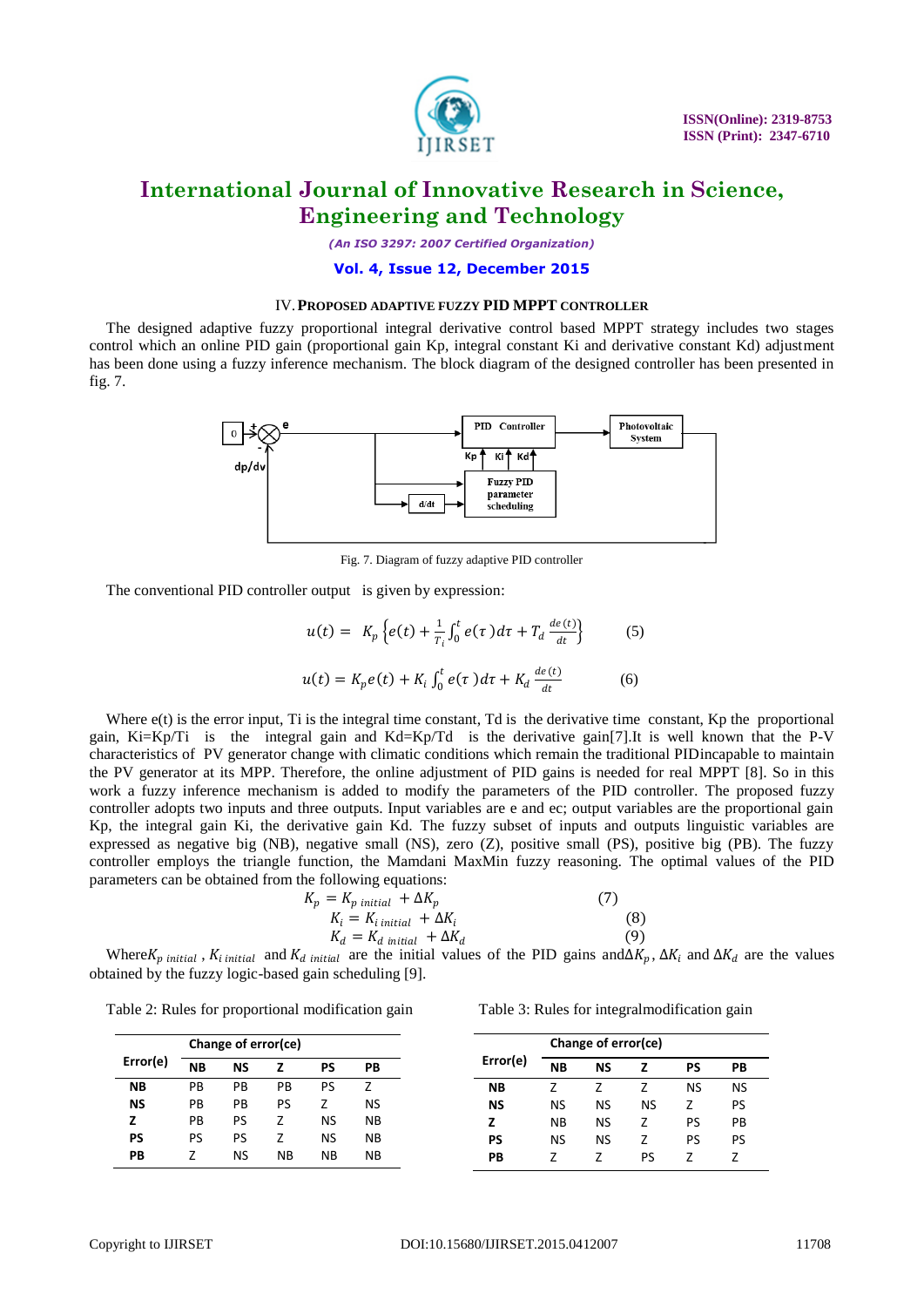

*(An ISO 3297: 2007 Certified Organization)*

**Vol. 4, Issue 12, December 2015**

Table 4: Rules for derivative modification gain

|          | Change of error(ce) |    |    |    |    |  |  |  |
|----------|---------------------|----|----|----|----|--|--|--|
| Error(e) | <b>NB</b>           | ΝS | 7  | PS | PВ |  |  |  |
| NΒ       | PS                  | ΝB | ΝB | ΝB | PS |  |  |  |
| ΝS       | 7                   | ΝS | ΝS | NS | 7  |  |  |  |
| z        | 7                   | ΝS | NS | NS | 7  |  |  |  |
| PS       | 7                   | 7  | 7  | 7  | 7  |  |  |  |
| PВ       | PB                  | PB | PS | ΡS | PB |  |  |  |

#### V. **SIMULATION RESULTS**

The whole system presented in fig. 1 has been simulated using Matlab/Simulink software. The system considered in this work consists of a 135w solar PV panel in which its specifications is stated in table1, DC-DC boost converter operating at switching frequency of 10 kHz. In order to prove the effectiveness of the proposed technique, the designed controller is employed to achieve MPP under varying irradiation conditions and load changing. A comparative study between the designed adaptive fuzzy PID controller and perturb and observe algorithm is performed. The developed Simulink block of the proposed controller is presented in fig. 8.



Fig. 8. The developed Simulink block of the proposed AFPID controller

The simulation is conducted to show theperformanceof the proposed technique. In the simulation, thesolar irradiation is changed from low to high and then tolow again. Figs 9, 10, 11 and 12 present the output PV power and voltage for both methods (P&O and AFPID).

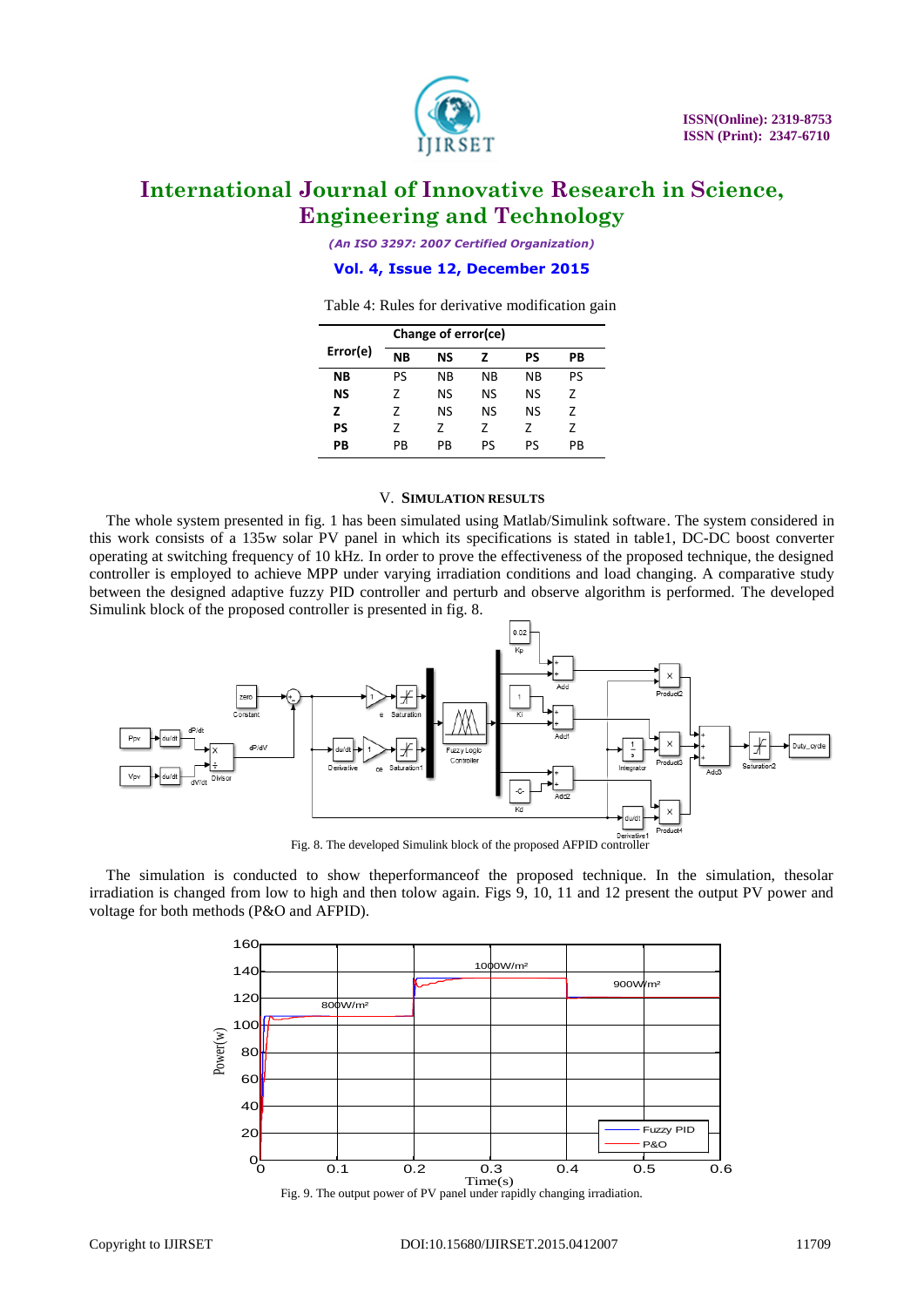

*(An ISO 3297: 2007 Certified Organization)*

**Vol. 4, Issue 12, December 2015**





Fig. 10.The output voltage of PV panel under rapidly changingirradiation